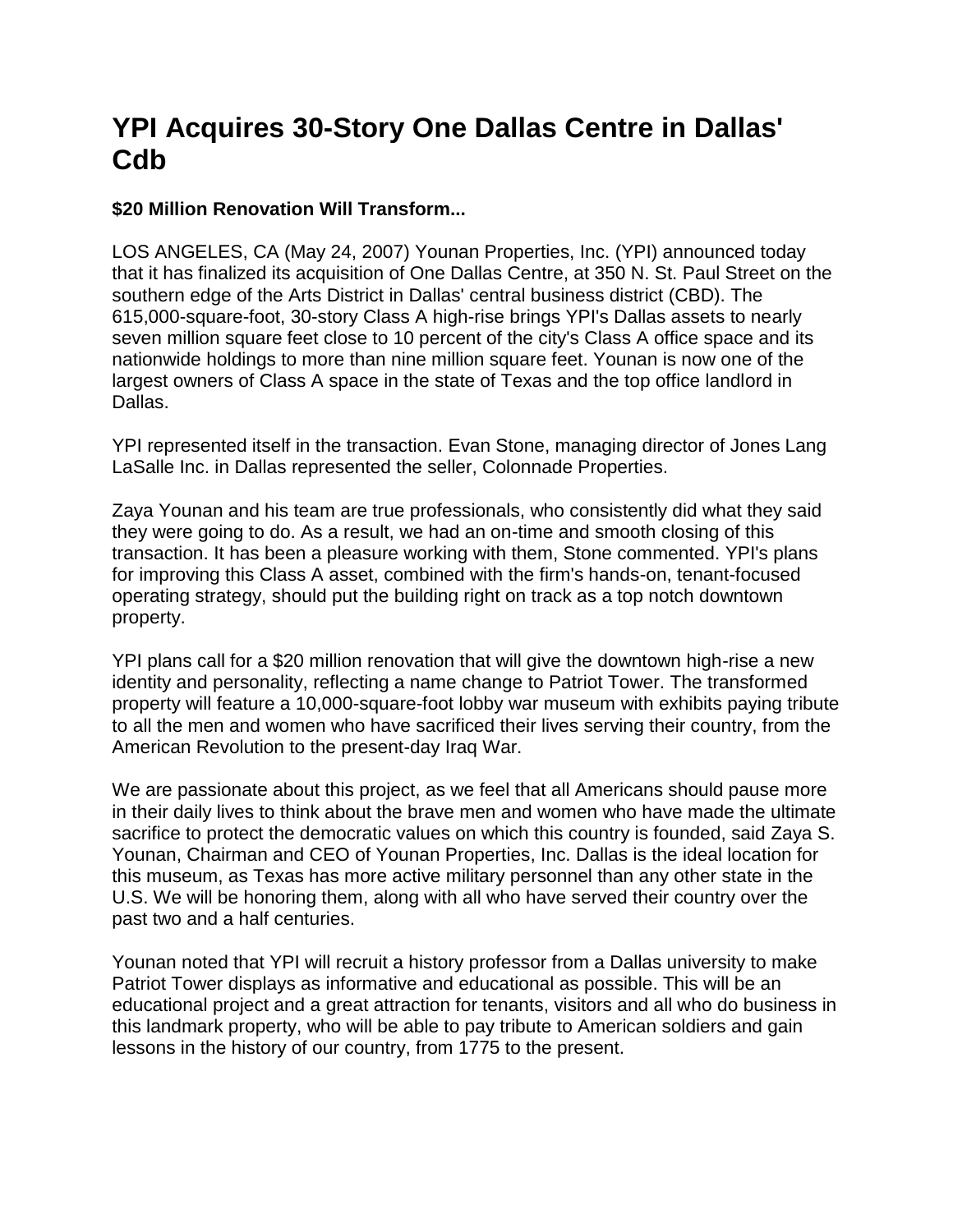In addition to the lobby museum, YPI plans call for extensive interior and exterior renovations, including common area enhancements, new landscaping and a complete mechanical upgrade, that will boost occupancy and bring the building back to the Class A+ standards for which Younan is known. Greyhound Lines is currently the lead tenant in the skyscraper, which is now 40% occupied.

This is a beautiful structure that will be totally transformed with the Younan touch.' Our plans call for operational and cosmetic improvements that will return One Dallas Center to first-class condition inside and out, enabling us to attract top corporate tenants as we lease up the building, Younan said.

Designed by world-renowned architectural firm I.M. Pei & Partners, One Dallas Center is among Dallas' tallest skyscrapers, with a unique diamond shape rising 448 feet high on the city's skyline. Two distinctive V-shape cutouts accentuate the building geometry and multiply the number of corner offices. An attached 10-story parking structure provides the highest ratio of parking in the entire Dallas CBD market.

Built in 1980 of aluminum spandrel with gray glass bands, One Dallas Center offers an ideal downtown location adjacent to Dallas Area Rapid Transit's St. Paul Light Rail station, a central hub of the city's public transportation system. It also boasts connections with Dallas' underground tunnel system, which runs throughout the CBD and features a wide array of retail shopping and dining venues. The Universities Center at Dallas, offering access to public upper-division and graduate-level education from seven universities and colleges, is within walking distance.

One Dallas Center marks YPI's third downtown Dallas acquisition in the past year. Earlier this year, the fast-growing firm added the 50-story Thanksgiving Tower to its portfolio of high-rise office properties, which also includes KPMG Centre in downtown Dallas. YPI also owns Energy Square I, Energy Square II and Energy Square III in Dallas' North Central Expressway submarket, and Galleria Plaza, Lakeside Square, Four Forest Plaza, 9400 Plaza, Eighty-Eighty Central, North Central Plaza, Graystone Centre and Meridian Center in the city's suburbs.

We remain bullish about Dallas' office market and confident that all of our properties here will continue to outperform others in the submarkets they're located in, said Younan, noting that YPI also has ambitious acquisition plans for Houston. The firm is currently under contract to purchase two Houston office properties: Northbelt Corporate Center, a high-identity asset that is strategically located on North Sam Houston Parkway in the highly desirable Greenspoint/Northbelt submarket, and 6464 Savoy, a mid-rise offering direct access to U.S. Highway 59, ideally suited for tenants that seek a smaller atmosphere and exceptional amenities. Both deals are expected to close in mid-June.

In addition to focusing on office markets in Texas, Younan Properties is aggressively targeting Chicago as it aims to become the nation's largest privately-held commercial real estate investment firm. Its \$1.5 billion portfolio currently includes assets in Arizona, Florida, Illinois and Texas.